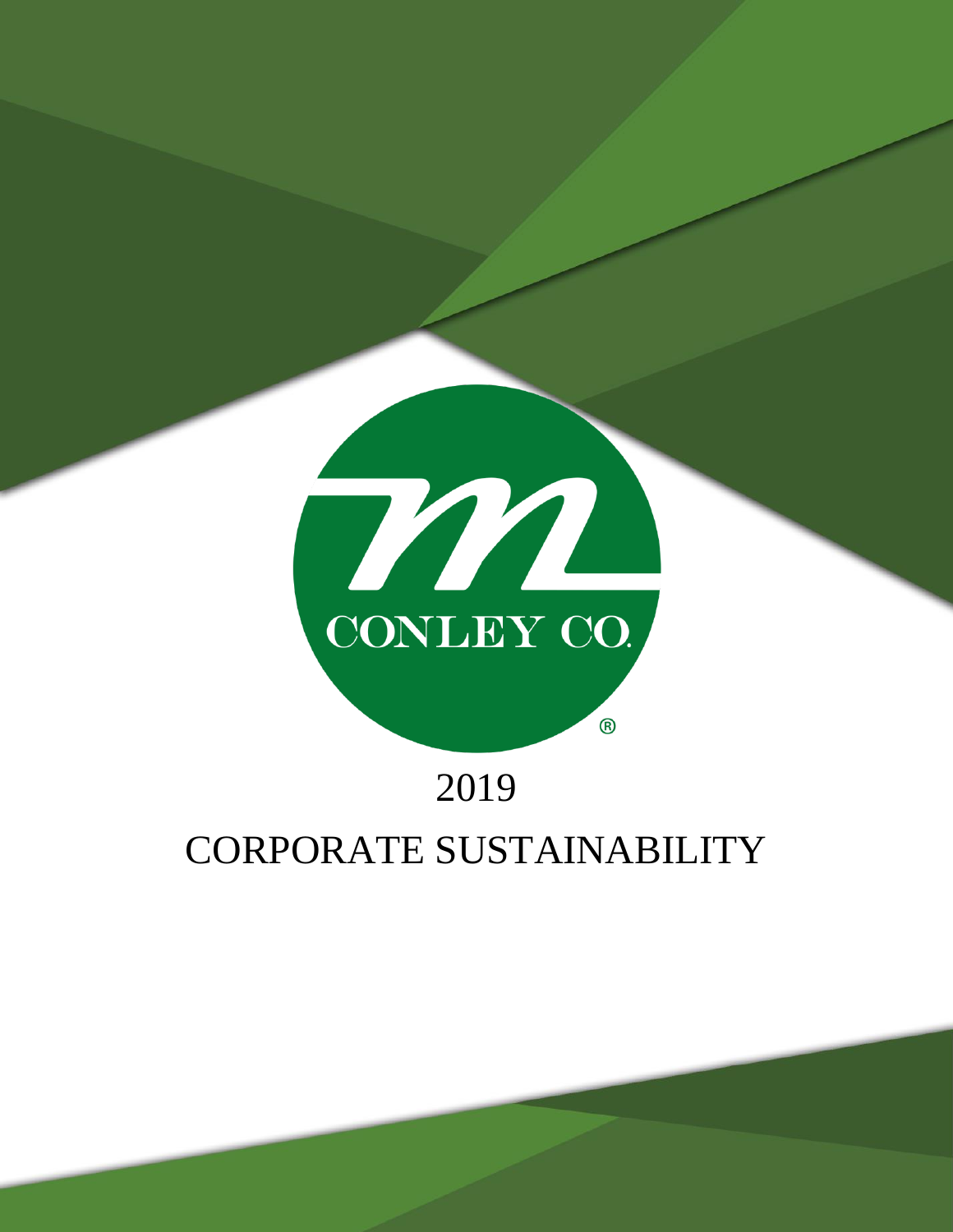# TABLE OF CONTENTS

|  | 2.1 |  |  |  |
|--|-----|--|--|--|
|  |     |  |  |  |
|  | 2.2 |  |  |  |
|  | 2.3 |  |  |  |
|  | 2.4 |  |  |  |
|  | 2.5 |  |  |  |
|  | 2.6 |  |  |  |
|  | 2.7 |  |  |  |
|  |     |  |  |  |
|  |     |  |  |  |
|  | 4.1 |  |  |  |
|  | 4.2 |  |  |  |
|  | 4.3 |  |  |  |

2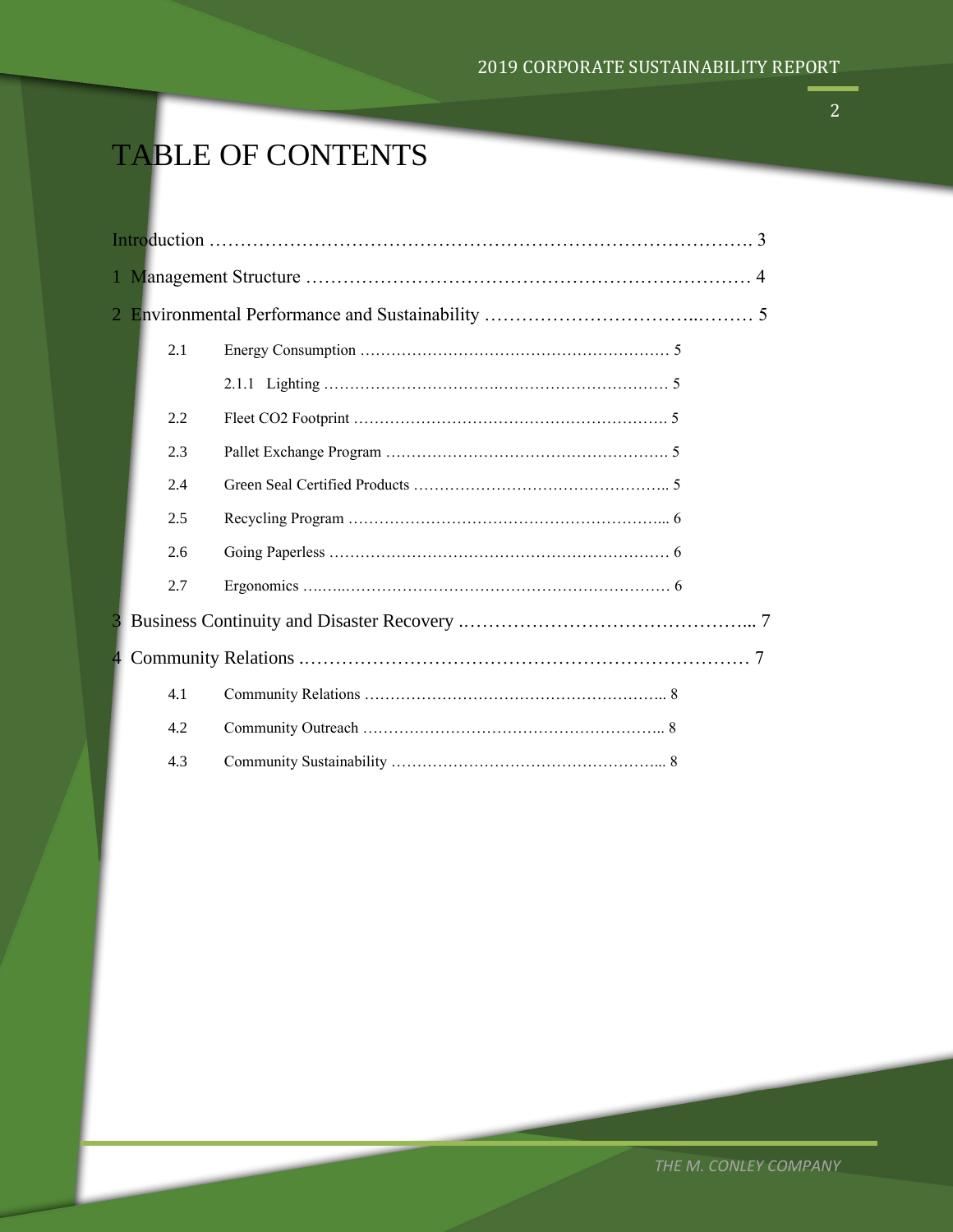### INTRODUCTION

The M. Conley Company is a local, family-owned, and family-oriented business that has been headquartered in Canton, Ohio for over 100 years. We carry a variety of products including janitorial supplies, packaging supplies and equipment, office supplies, as well as food-service products and equipment. We service many industries including healthcare, education and government facilities, industrial manufacturing, food-service, and building maintenance.

We have operated from our current location at  $1312\,4^{\text{th}}$  St. S.E., for over 100 years now. However, due to the continuous growth of our business over the last three years, we have had to expand to two off-site warehouses here in Canton as well. We also operate out of a second location located in Lincolnton, North Carolina. Between these two locations, we are able to better service our customers in various states including, but not limited to, Ohio, Western Pennsylvania, West Virginia, North Carolina, South Carolina, Georgia, and Florida.

We currently have over 100 employees in our Ohio and North Carolina locations combined. Equally important has been the stability of our staff. More than 40% of our employees have  $10+$ years of service with our company. Over the last few years, we have made major capital investments in training and retention programs for new talent, as well as many company-wide events and outings to promote synergy.

This document is to highlight our successes and challenges as we continue to advance to our goals of being a proud sustainable community member of Canton, Ohio.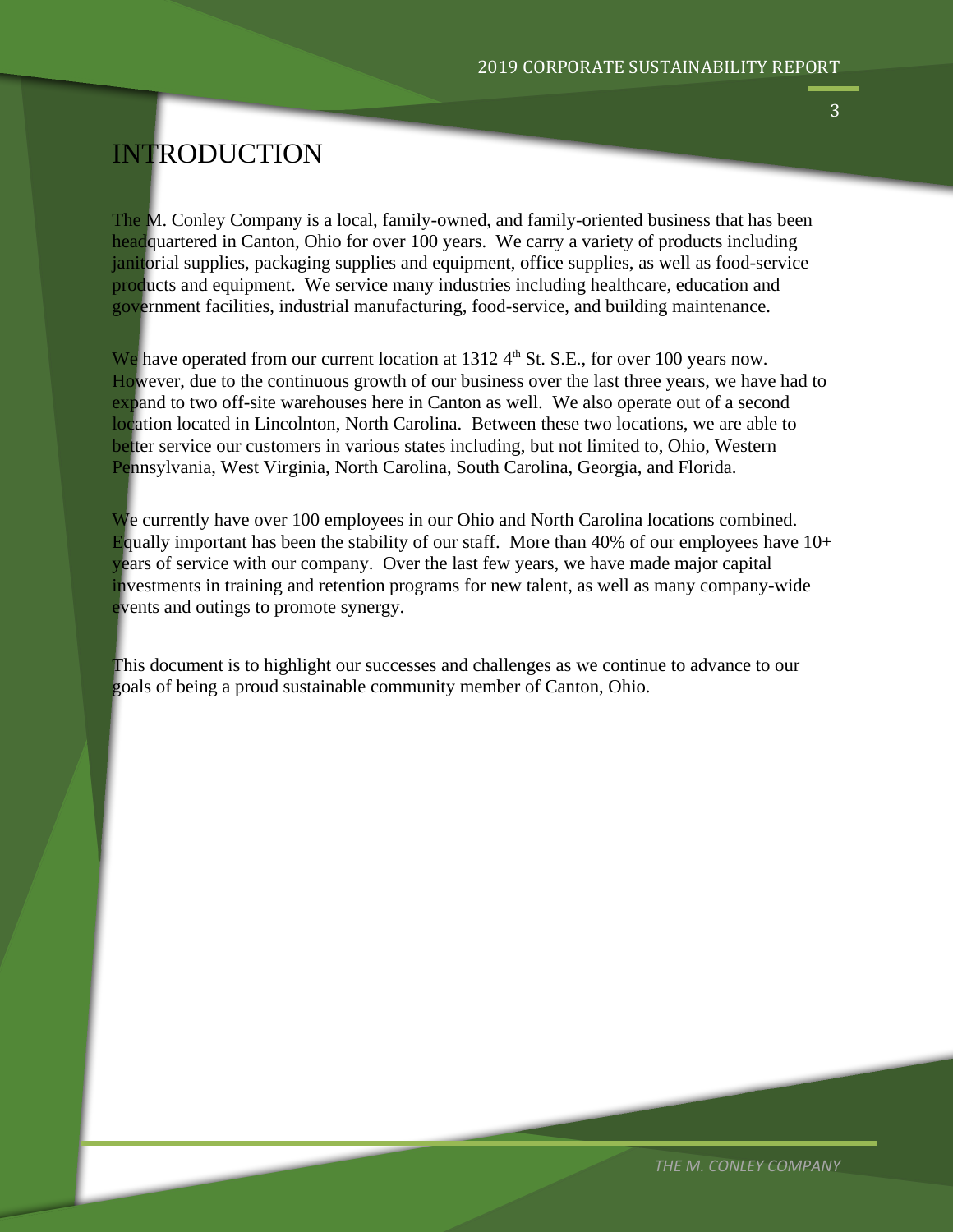## 1 MANAGEMENT STRUCTURE

1.1 The M. Conley Company ownership structure involves a group of 10 stockholders. Our management team includes CEO Robert Stewart III; President Eric Conley; CFO David Johnson; VP of Operations Robert Geisinger; Director of Sales Mike DeMarco; HR Manager Janet Brown; Receiving Manager Robert Stewart JR; and Customer Service Manager Vonda Monroe.



4

*THE M. CONLEY COMPANY*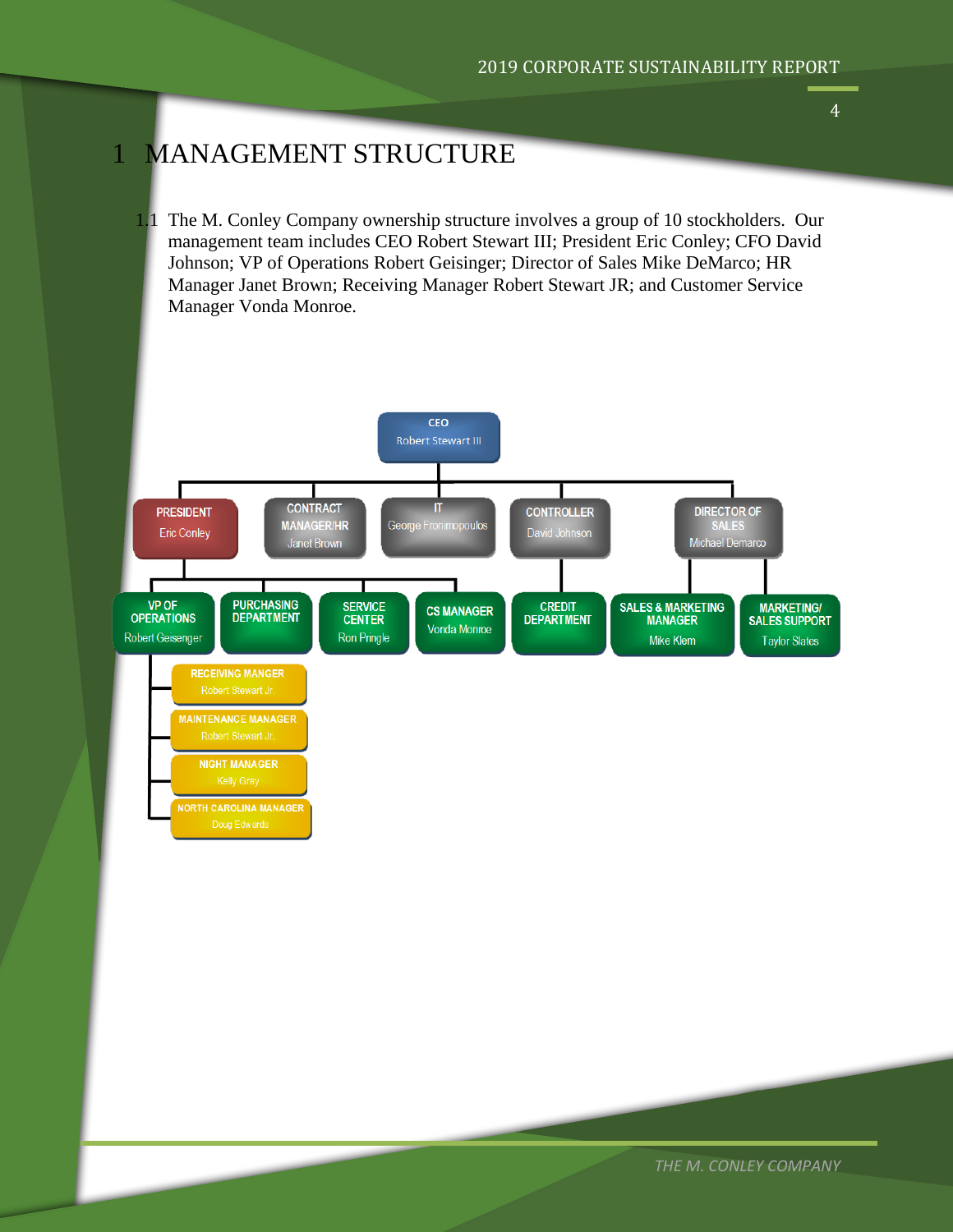#### 5

# 2 ENVIRONMENTAL PERFORMANCE AND SUSTAINABILITY

#### 2.1 ENERGY CONSUMPTION

Corporately we strive to reduce our energy consumption at all levels from the fuel we use in our delivery trucks to the energy we use in our buildings and warehouses. . Whenever possible we find other ways to be efficient (in older buildings) by keeping out office temperatures lower in the winter and higher in the summer. Recently, all of our power supplies have been upgraded to 80 PLUS Platinum, for better energy consumption and performance.

#### 2.1.1 LIGHTING

Making good on our promise to be more energy efficient, we installed light switches in our HQ offices that shut off when a room or an office is not being used. Our next project is to update the overhead lighting we use in the building from florescent to energy efficient LED lights. We also have installed motion sensor lights in our main warehouse and are moving towards installing them in all of our facilities. We hope to achieve the Energy Star mark by 2025.

#### 2.2 FLEET CO2 FOOTPRINT

Currently we have equipped all of our fleet with DEF options for reducing our emissions and meet all EPA standards, however we can do better. By the year 2025 we will have changed all of our logistical transits to the more environmentally friendly and lower emissions fleet featuring Penske Logistics. Furthermore, we will be replacing our gas powered forklifts to electric to reduce our CO2 emissions and footprint even more.

#### 2.3 PALLET EXCHANGE PROGRAM

M. Conley works to reduce pallet waste by reusing/recycling pallets whenever possible. We also work with our customers on pallet exchanges so that we can reuse/recycle their pallets to keep pallet waste to a minimum. Whenever possible we try to rebuild broken pallets to keep them in use and out of the waste stream.

*THE M. CONLEY COMPANY*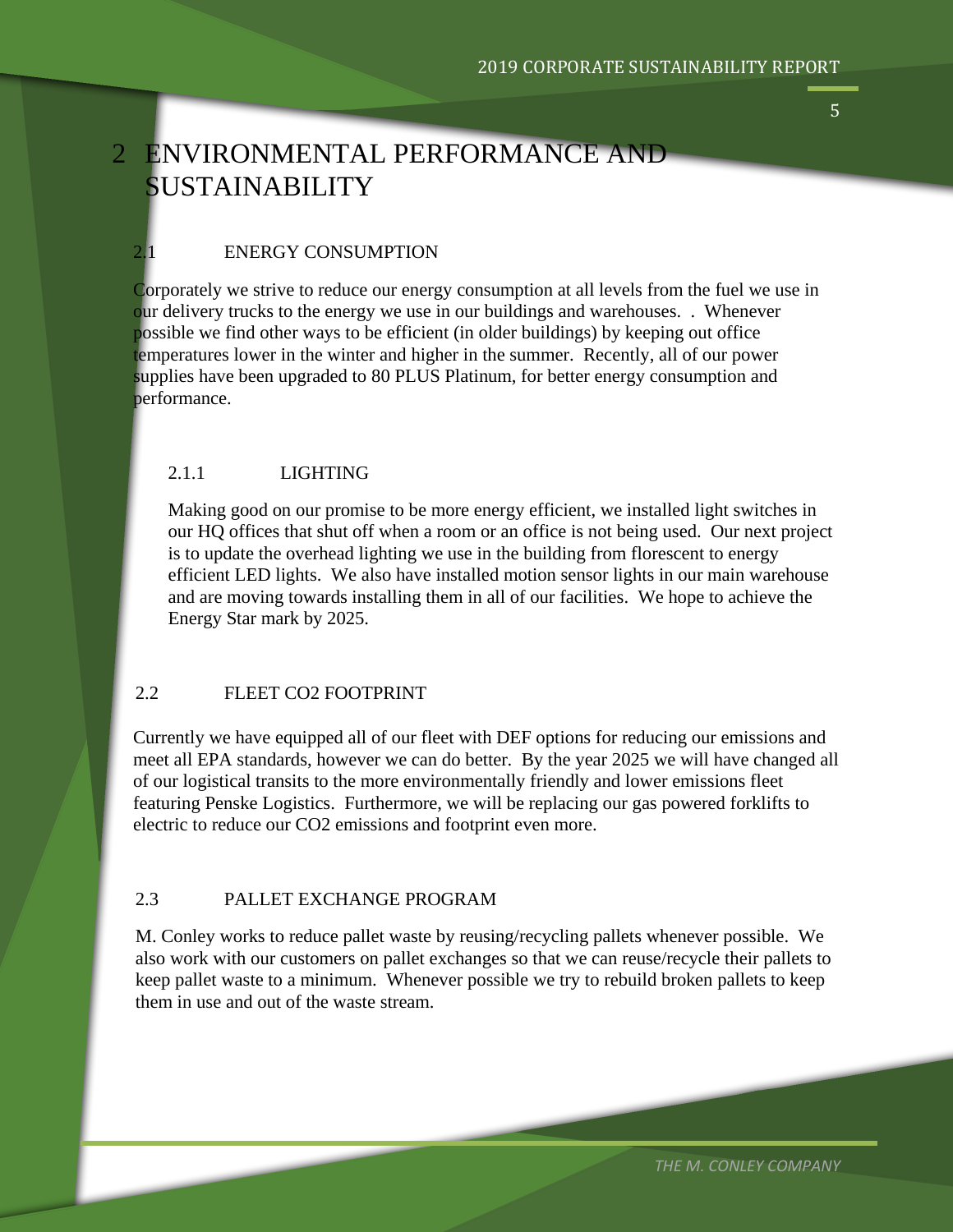#### 2.4 GREEN SEAL CERTIFIED

We work towards using Green Seal Certified products in our internal cleaning products, striving towards a minimum goal of using at least 30% post-consumer waste products (items like toilet paper, toilet seat covers and paper towels). We also try to help our customers with their environmental initiatives providing them Green seal Certified products whenever we can.

#### 2.5 RECYCLING PROGRAM

With expanded polystyrene's reusability being researched, currently we have replaced our Styrofoam with recycled paper products. Each year we lower our consumption of stretch wrap/polyethylene usage and recycle other various stray packaging materials. By moving away from these environmentally unfriendly products/materials, we can impact a greater part of the environment by providing our customers more recycled products and improve everyone's well-being. There is also currently an ongoing process scheduled for late this year, or early next year, to eliminate our e-waste responsibly and in a way that is as environmentally conscious as possible.

#### 2.6 GOING PAPERLESS

The M. Conley Company is moving towards going paperless by 2025 by digitizing our documents and moving our customers towards online applications, we reduce our paper trail and reduce our need to recycle. We currently have a recycling program for our unneeded business documents and promote the use of computers and emails rather than printing for our day to day essentials.

#### 2.7 ERGONOMICS

To promote our employee's wellbeing, we have begun investing in ergonomic equipment beginning with stand up desks in our offices and anti-fatigue mats in our warehouses. Improving the working environment promotes healthy, comfortable and productive work as well as takes us one step closer to achieving the LEED certification. Future plans include keyboard wrist supports, mouse wrist supports, phone headsets, computer chairs with lumbar support, and more.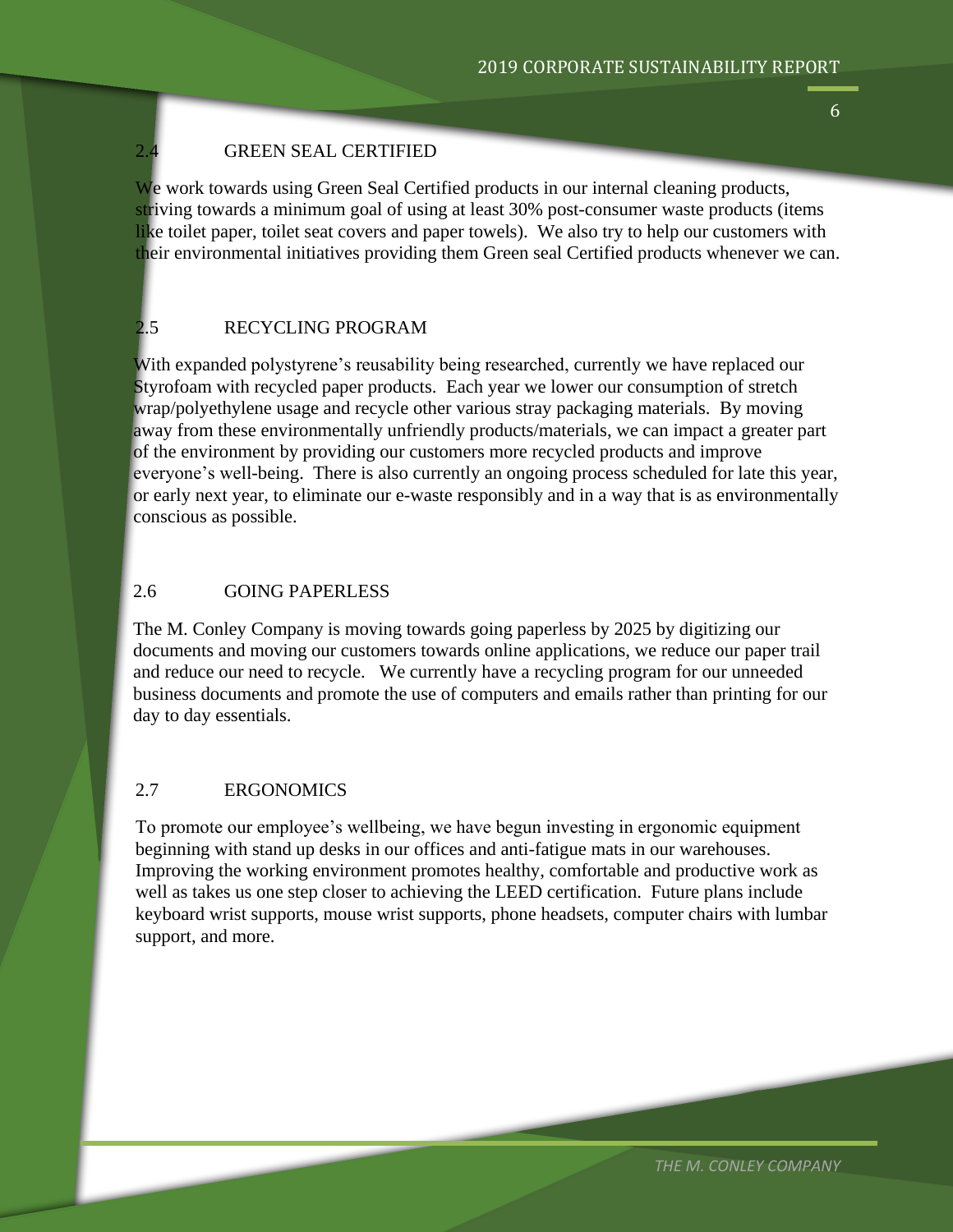### 3 BUSINESS CONTINUITY / DISASTER RECOVERY

3.1 In the event of a catastrophic event at our facility in Canton, Ohio, the company has several fail-safes in place to allow us to continue operations on an ongoing basis. The following plan would be implemented.

I. Shift all undamaged inventory to our satellite warehouses in the area. We have satellite warehouse locations nearby in Canton, Ohio as well as a facility in Lincolnton, N.C.

II. We would also direct inbound goods to those facilities as deemed necessary.

III. Immediately set about to obtain additional local warehousing to continue product flow to our customer base.

IV. Enlist the assistance of our fellow Network Distributors in the neighboring geographical areas of Pittsburg, Columbus, Cincinnati, and Toledo in helping us meet our immediate needs in the way of inventory of common products. We have over 100 independent distribution companies from which to draw assistance from in the Network organization.

In addition to these steps; we have in place an hourly automatic backup of our P21 database being sent to a remote offsite location. This will ensure our electronic data's security and integrity while allowing us to continue our operations from the moment of disaster, keeping customer information, inventory, and transactional information intact. We also have backup servers in the event of hardware failure along with a contract with 2 outside companies to get us back up and running should anything ever fail.

Our primary warehouse is fully outfitted with a state of the art sprinkler system, as well as burglary and fire alarms monitored 24 hours a day, seven days a week. Fire extinguishers are strategically placed throughout all of our buildings and fire drills are conducted a minimum of once per quarter and evaluated for effectiveness.